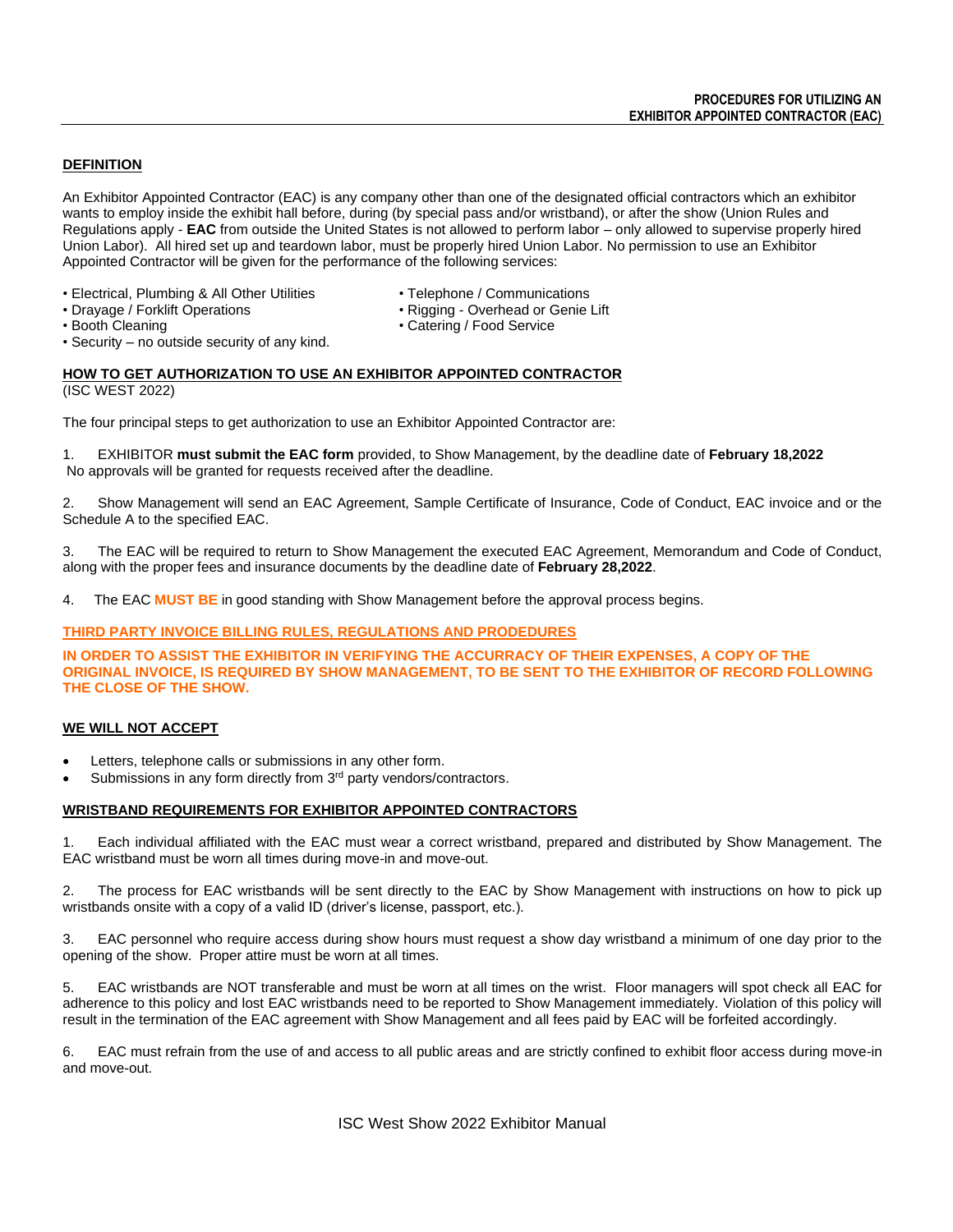

Each year, more and more trade show related services are being performed by Exhibitor Appointed Contractors (EAC). We recognize that each exhibitor selects those vendors that they believe will best serve their needs before, during, and after the show. If an exhibitor chooses to employ an EAC we are happy to have them on the show floor, as long as they conform to the rules and regulations of the show and they must also be wearing proper picture ID.

However, along with the growing number of EAC on the show floor, have come numerous added expenses - legal costs resulting from an increase in liability claims, hall damage, excess cleaning charges, and extra administration costs for wristbands, contracting, insurance tracking, etc.

Rather than pass on these added costs to all exhibitors, including those who do not use EAC, we have implemented a formal fee system for Exhibitor Appointed Contractors. Each EAC hired by an exhibiting company must sign an agreement and will be assessed a fee. The fee structure consists of two components and applies to all contractors regardless of the service they provide (labor or supervising).

The first component of the fee is a fixed cost of **\$175.00** per EAC regardless of the number of booths being serviced. The second component is a minimal fee which will be assessed to each EAC per square foot for each booth that the EAC has been hired as the install and dismantle labor. IN THE EVENT THE EAC OF RECORD FOR THE BOOTH, HIRES NON-OFFICIAL SUB-EAC A FEE OF **\$175.00** PER NON-OFFCIAL SUB-EAC WILL APPLY. FUTHERMORE, THE SUB-EAC MUST BE IDENTIFIED TO SHOW MANAGEMENT BY THE EAC OF RECORD AND FOLLOW ALL RULES AND REGULATIONS OUTLINED IN THE EXHIBITOR MANUAL. **All EAC groups must have an EAC approval form submitted and on file with Show Management. This applies to all EAC's performing the function of labor as well as, all EAC supervising groups.**

| <b>Booth Size</b> |            | <b>Booth Size</b> |            |
|-------------------|------------|-------------------|------------|
| (total sq. ft.)   | <b>Fee</b> | (total sq. ft.)   | <b>Fee</b> |
| 100               | \$15.00    | 600               | \$90.00    |
| 200               | \$30.00    | 700               | \$105.00   |
| 300               | \$45.00    | 800               | \$120.00   |
| 400               | \$60.00    | 900               | \$135.00   |
| 500               | \$75.00    | 1000              | \$150.00   |

**ISC West Show,** this rate is **.15¢ per square foot** of exhibit space.

All EAC hired tear down and set up booth labor must be, properly hired Union Labor.

We can not accept requests from the 3<sup>rd</sup> party vendor only from the exhibitor.

# **PURPOSE**

The purpose of this form is to petition Show Management for approval to use an Exhibitor Appointed Contractor. An Exhibitor Appointed Contractor is defined as any company, other than one of the Official Contractors that an exhibitor wants to use inside the exhibit hall, before, during or after the show. Your submission of the online form is a request for approval of an Exhibitor Appointed Contractor by Show management, and a statement of your commitment to purchase services, as outlined, from said contractor, subject to Show Management's approval of the contractor. All hired set up and teardown labor, must be properly hired Union Labor.

Online requests to use an Exhibitor Appointed Contractor must be received *at least thirty days prior to the first day of move-in. Properly completed documentation, i.e., signed agreement, memorandum, code of conduct and insurance certificates must be submitted by February 28 th Payment of EAC fees are due upon receipt of invoice.*

ISC West Show 2022 Exhibitor Manual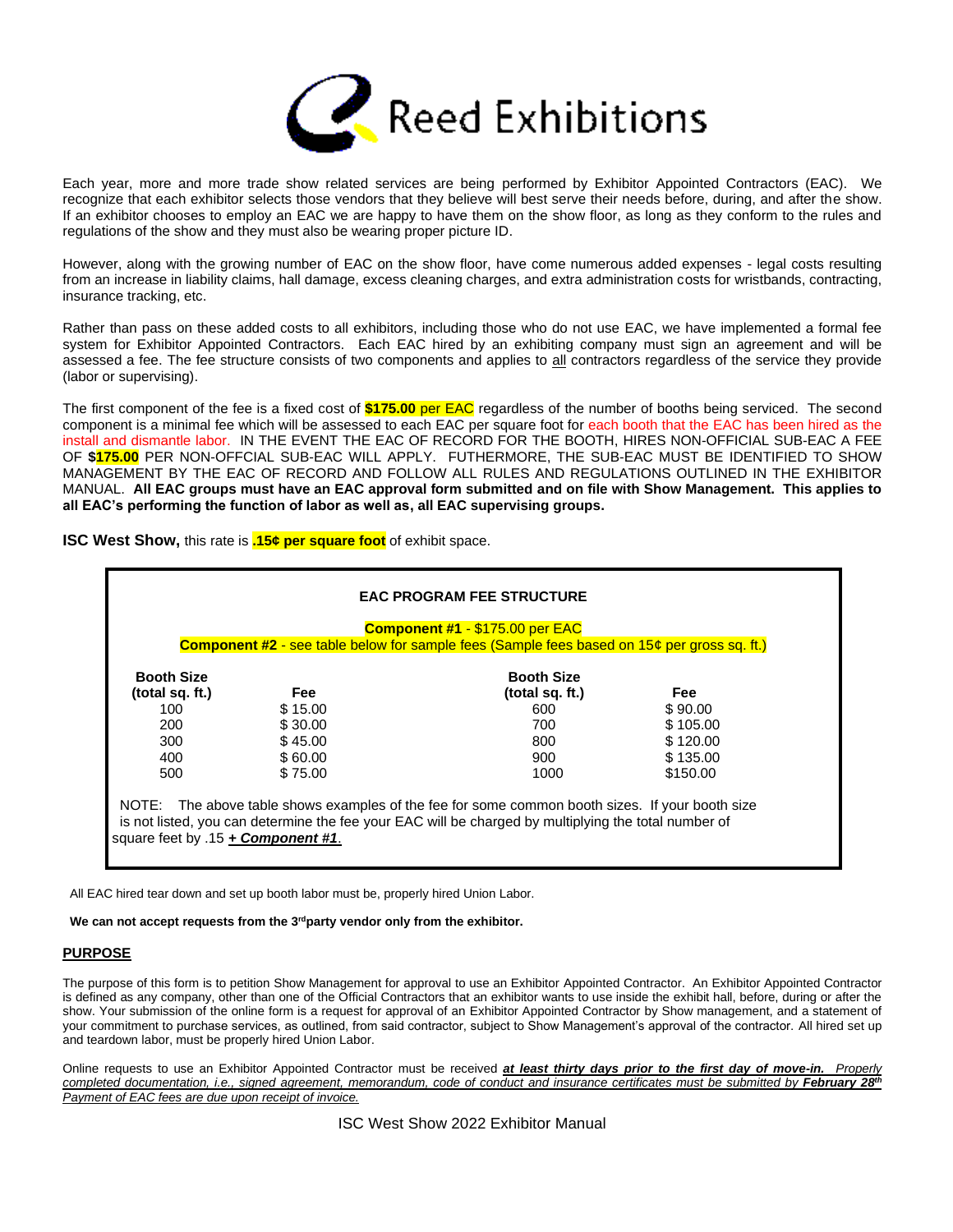**If you have any questions regarding this procedure, please email to [eac@reedexpo.com](mailto:eac@reedexpo.com) or call our special EAC hotline at (203) 840-5899**



### **CONTRACTOR MUST PROVIDE CERTIFICATE OF INSURANCE**

The Exhibitor Appointed Contractor must provide Certificate of Insurance confirming that the EAC has in full force and effect, Worker's Compensation insurance, comprehensive general liability insurance, and automobile liability insurance which meet the following minimum standards:

• Worker's Compensation insurance, providing and meeting the requirements established by the State of Nevada must have authorization to do business in the State of Nevada.

• Comprehensive general liability Insurance, providing at least \$1,000,000 in coverage and naming: Reed Exhibitions a division of RELX Inc., The Freeman Companies, Sands Expo & Convention Center.; The Las Vegas Sands, Inc., Venetian Casino Resort, L.L.C. and its parent subsidiary, and affiliated companies(including without limitation, Las Vegas Sands, Inc., Grand Canal Shoppers Mall, LLC., Sand Expo & Convention Center and their parent subsidiaries and affiliates and each of the directors, officers, agents, shareholders and employees of each are

• Automobile liability insurance, which includes all owned, non-owned and hired vehicles with minimum limits of \$500,000 bodily Injury and \$500,000 property damage liability.

## **RULES AND REGULATIONS GOVERNING EXHIBITOR APPOINTED CONTRACTORS**

additional insured with respect to any written contract they may have with the named insured.

**1. IN ORDER TO ASSIST THE EXHIBITOR IN VERIFYING THE ACCURRACY OF THEIR EXPENSES, A COPY OF THE ORIGINAL INVOICE, IS REQUIRED BY SHOW MANAGEMENT, TO BE SENT TO THE EXHIBITOR OF RECORD FOLLOWING THE CLOSE OF THE SHOW. BY ALL VENDORS.**

2. The Exhibitor Appointed Contractor will not solicit business on the show floor at any time, including installation, during the show, and dismantling.

3. The Exhibitor Appointed Contractor will share responsibility, with the Official Contractor, all reasonable costs incurred in connection with his operation, including overtime pay for stewards, security if necessary, restoration of the exhibit hall to its initial condition, custom marking of the floor, etc.

**4.** The Exhibitor Appointed Contractor will cooperate fully with the Official Contractors and will comply with existing labor regulations or contracts as determined by the commitment made and obligations assumed by Show Management in any contracts with the Official Contractors. Proper ID must be worn at all times. **An EAC from outside the United States is not allowed to perform labor – only allowed to supervise properly hired Union Labor.** All hired set up and teardown labor, must be properly hired Union Labor.

5. The Exhibitor Appointed Contractor will not establish service desks of any type anywhere inside the exhibit hall. The EAC will utilize space as designated by Show Management, outside the exhibit hall.

6. Cameras or photography are prohibited on the exhibit floor without permission from Reed Exhibitions. With the approval of Reed Exhibitions, the EAC may photograph only the booth(s) with which they have contractual arrangements.

7. While aisle carpeting is being installed, jockey boxes, ladders and the EAC equipment must be removed completely from the show floor, or be placed inside the booth being installed (if removal will not disrupt or damage the carpet after it is installed), or be placed in the EAC storage area.

8. Use of electric scooters by EAC is prohibited at all times.

9. EAC are not allowed on the show floor during open days of the show without a special EAC show day pass or wristband. EAC must be dressed in suitable attire at all times.

10. EAC are not authorized to have Exhibitor Badges.

11. The Exhibitor Appointed Contractor will refrain from placing an undue burden on the Official Contractors, especially by not interfering in any way with the Official Contractors' work.

**12. Union Rules and Regulations apply please refer to Freeman for greater detail.** All hired set up and teardown labor, must be properly hired Union Labor.

### **SHOW MANAGEMENT'S DISCRETIONARY RIGHTS**